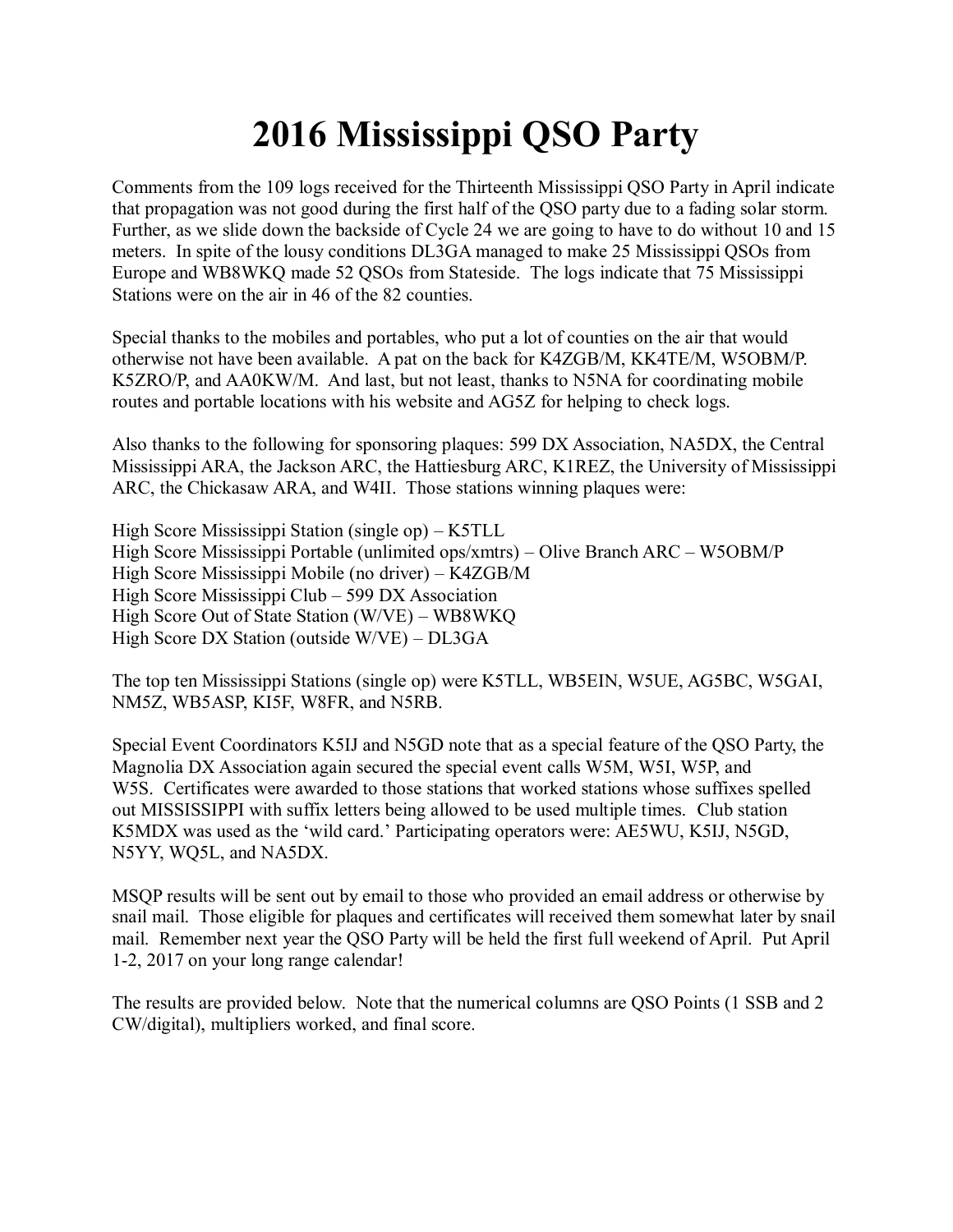## **In-State Results**

| Attala      | K4ZGB/M      | 18  | 9  | 162    |
|-------------|--------------|-----|----|--------|
| Choctaw     | K4ZGB/M      | 40  | 15 | 600    |
| Claiborne   | K5ZRO/P*     | 209 | 53 | 11,077 |
| Clay        | K4ZGB/M      | 38  | 14 | 532    |
| DeSoto      | W5OBM/P*     | 609 | 82 | 49,938 |
|             | KD5CKP       | 24  | 20 | 480    |
|             | N5YW         | 25  | 17 | 425    |
| Forrest     | <b>K5DRI</b> | 92  | 37 | 3,404  |
| Hinds       | K5XU         | 42  | 19 | 798    |
| Jackson     | K7ZYV        | 66  | 18 | 1,188  |
| Kemper      | K4ZGB/M      | 26  | 13 | 338    |
| Lamar       | W0W***       | 773 | 81 | 62,613 |
|             | K5TLL        | 443 | 81 | 35,883 |
| Leake       | K4ZGB/M      | 26  | 11 | 286    |
| Lee         | WB5EIN       | 504 | 61 | 30,744 |
| Lincoln     | WB5ASP       | 178 | 63 | 11,214 |
| Lowndes     | K4ZGB/M      | 36  | 15 | 540    |
| Neshoba     | K4ZGB/M      | 22  | 8  | 176    |
| Noxubee     | K4ZGB/M      | 52  | 23 | 1196   |
| Oktibbeha   | K4ZGB/M      | 26  | 12 | 312    |
| Pearl River | W5UE         | 430 | 56 | 24,080 |
|             | W5GAI        | 256 | 52 | 13,312 |
| Pike        | NM5Z         | 244 | 46 | 11,224 |
| Pontotoc    | KI5F         | 166 | 54 | 8,964  |
|             | N5RB         | 152 | 34 | 5,168  |
| Rankin      | AG5BC        | 323 | 65 | 20,995 |
| Stone       | KF5UJD       | 15  | 4  | 60     |
| Tippah      | W8FR         | 130 | 42 | 5,460  |
| Warren      | $W5XX**$     | 876 | 93 | 81,468 |
| Webster     | K4ZGB/M      | 30  | 15 | 450    |
| Winston     | K4ZGB/M      | 26  | 12 | 312    |

\*Unlimited ops/xmtrs \*\* not eligible for awards; QSO Party Staff

\*\*\* not eligible for awards; QSO Party Staff; AG5Z op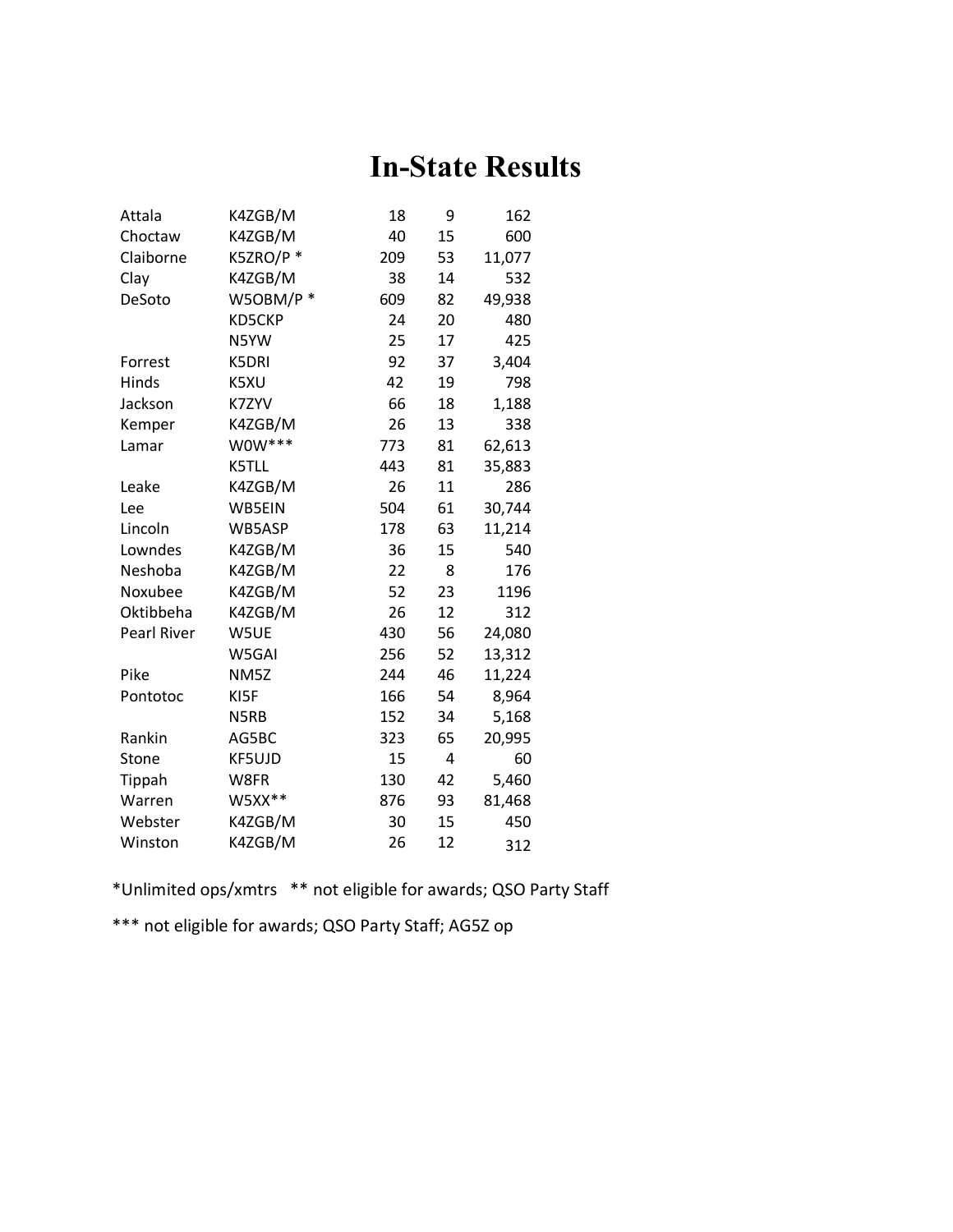## **Out of State Results**

| СT        | W1ARY             | 26             | 10                      | 260            |
|-----------|-------------------|----------------|-------------------------|----------------|
|           | KA1PPV            | 4              | $\overline{2}$          | 8              |
| MA        | <b>NU10</b>       | 47             | 16                      | 752            |
|           | N1RLR             | 11             | 11                      | 121            |
|           | KB1VXY            | 6              | 5                       | 30             |
| <b>NH</b> | W1END             | 26             | 10                      | 260            |
| NJ        | N <sub>2</sub> CQ | 38             | 14                      | 532            |
|           | W2CVW             | 26             | 8                       | 208            |
|           | K2SQS             | 6              | 3                       | 18             |
|           | KB2SDF            | $\overline{2}$ | $\overline{\mathbf{c}}$ | 4              |
| <b>NY</b> | W <sub>2RR</sub>  | 22             | 7                       | 154            |
|           | KD2BME            | 6              | 6                       | 30             |
| MD        | AH6AX             | 54             | 17                      | 918            |
|           | KC3ASH            | 8              | 7                       | 56             |
| PA        | KF3EB             | 18             | 11                      | 198            |
| FL        | KN4Y              | 42             | 8                       | 336            |
|           | K4RUM             | 14             | 4                       | 56             |
|           | K3TW              | 6              | 3                       | 18             |
| GA        | K4BB              | 21             | 11                      | 231            |
|           | K4VBM             | 9              | 6                       | 54             |
|           | KC4YBO            | 5              | 5                       | 25             |
| KY        | KM4FO             | 28             | 9                       | 252            |
|           | K4WLG             | 11             | 8                       | 88             |
| <b>NC</b> | K4BSK             | 22             | 8                       | 176            |
| SC        | WN4AFP            | 46             | 12                      | 552            |
|           | KK4PQA            | 6              | 4                       | 24             |
| <b>TN</b> | KC4ZPB            | 35             | 10                      | 350            |
|           | WJ4HCP            | 9              | 8                       | 72             |
|           | KJ4KKD            | $\overline{2}$ | $\overline{2}$          | 4              |
| VA        | N3TG              | 27             | 12                      | 324            |
|           | W4ZPR             | 30             | 9                       | 270            |
|           | N3CKI             | 14             | 9                       | 126            |
|           | K5SPJ             | 10             | 9                       | 90             |
|           | W4HRL             | $\overline{7}$ | 6                       | 42             |
|           | <b>KK4WPR</b>     | 6              | 6                       | 36             |
| AR        | KD5J              | 9              | 6                       | 54             |
| <b>NM</b> | NM5WB             | 6              | 5                       | 30             |
| <b>TX</b> | N5PHT             | 36             | 8                       | 288            |
|           | N <sub>1</sub> CC | 26             | 10                      | 260            |
|           | K5IX              | 20             | 11                      | 220            |
|           | AF5VO             | 10             | 9                       | 90             |
|           | N5NAA             | 10             | 3                       | 30             |
|           | WA8ZBT            | 2              | $\mathbf 1$             | 2              |
|           | <b>KA8KPN</b>     | $\overline{1}$ | $\mathbf 1$             | $\overline{1}$ |